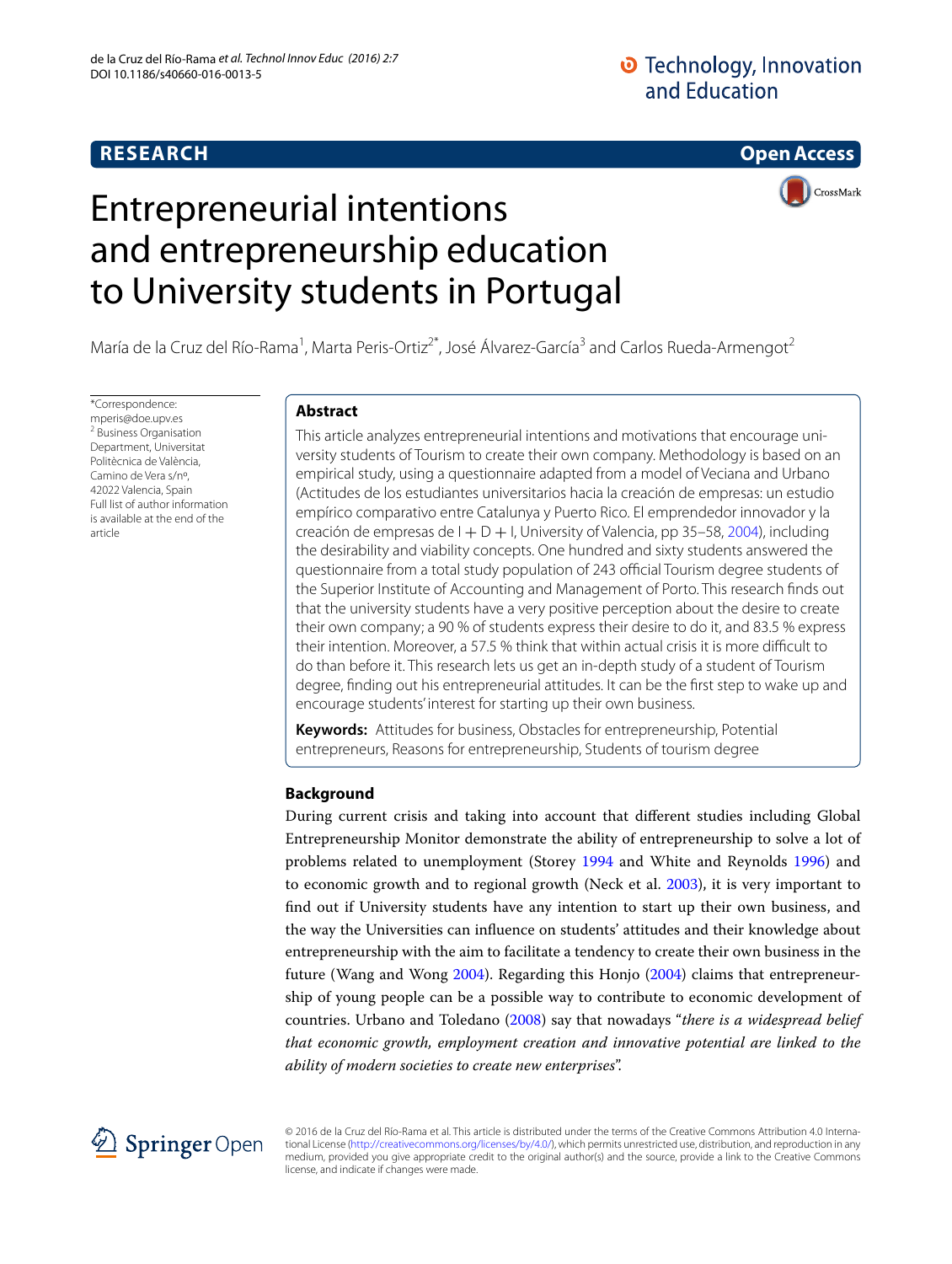Entrepreneurship is very important in current society, mostly during the current crisis, and it could be a way to employ future Tourism graduated students, if we take into account the labour insertion data of 2014 of Tourism graduated students provided by the Ministry of Education of Spain that is of 52.75 % (this data includes 51 Universities, being private 11 of them). Spanish data are used, because we do not have those of Portugal. High level of young people unemployment becomes a global problem as well; its estimated rate in countries belonging to the Organisation for Economic Co-operation and Development (OECD) is more than twice higher than the unemployment rate of adults. Portugal had a 34.5 % unemployment rate of young people in May 2014 that is higher than the EU rate of a 23.6 % (Eurostat [2014\)](#page-9-2). This way the main goal of the European Commission is to cope with young people unemployment, so it is very important to analyze University functions: do Universities carry out any orientation programmes of job-placement for young people? Are entrepreneurial subjects important for education of young people?

If we take into account the fact that entrepreneurial future of a country will be a result of an appropriate combination of talent and knowledge, taking advantage of human capital in the best way possible, the role of Universities encouraging entrepreneurial spirit is essential. According to the GEM Portugal report [\(2012\)](#page-9-3), education and academic training are very important for entrepreneurship. It is mandatory to strengthen entrepreneurial spirit and to reduce psychological and cultural barriers within the first phases of entrepreneurial process. Universities have to work with the aim to create potential entrepreneurs, very competitive young people with high educational level, having knowledge and tools to carry out their ideas and dreams. Haynie et al. [\(2009](#page-9-4)) consider that educational system must provide to the young people better education, filling a wide range of alternatives, identification of business opportunities and exploration.

There are a lot of studies speaking about entrepreneurial phenomenon, using different approaches and applying a wide range of theories according to the intended purpose, being considered this phenomenon an interdisciplinary and multidisciplinary field (Davidsson [1989\)](#page-9-5). Thus, our starting point is to get to know models of entrepreneurial intentions, identified by Guerrero et al. [\(2008](#page-9-6): 24): (1) Entrepreneurial Event Model (Shapero [1982\)](#page-10-5), (2) Theory of Planned Behaviour (Ajzen [1991\)](#page-9-7), (3) Entrepreneurial Attitude Orientation (Robinson et al. [1991\)](#page-10-6), (4) Intentional Basic Model (Krueger and Carsrud [1993](#page-9-8)), (5) Entrepreneurial Potential Model (Krueger and Brazeal [1994](#page-9-9)), (6) Davidson model (Davidson [1995](#page-9-10)).

The studies carried out in this field are based on Shapero and Sokol [\(1982\)](#page-10-7), Hyde ([1989](#page-9-11)), Scherer et al. ([1989](#page-10-8), [1991\)](#page-10-9) and Kolvereid's [\(1996\)](#page-9-12) models which tried to identify factors encouraging entrepreneurial initiative, and which claim that social or environmental factors can explain entrepreneurial behavior. These factors are formal, such as laws, rules, or informal, such as ideas, beliefs, attitudes, social values, codes of conduct (Díaz et al. [2007](#page-9-13)). Entrepreneurship as a topic has been studied from different points of view: psychological approach studies personal factors, it means profile of a person; socio-demographic, psychological and situational factors (Fuentes et al. [2013](#page-9-14): 42) of an entrepreneur (Fig. [1](#page-2-0)).

On the other hand, there is a sociocultural or institutional approach, studying factors of the society and the environment, which influence on the decision of business start-up. The Institutional Theory of North ([1990](#page-9-15), [2005](#page-9-16)) forms part of this approach, it explains that institutions are the rules of the game in a society (North [1993\)](#page-9-17), created because the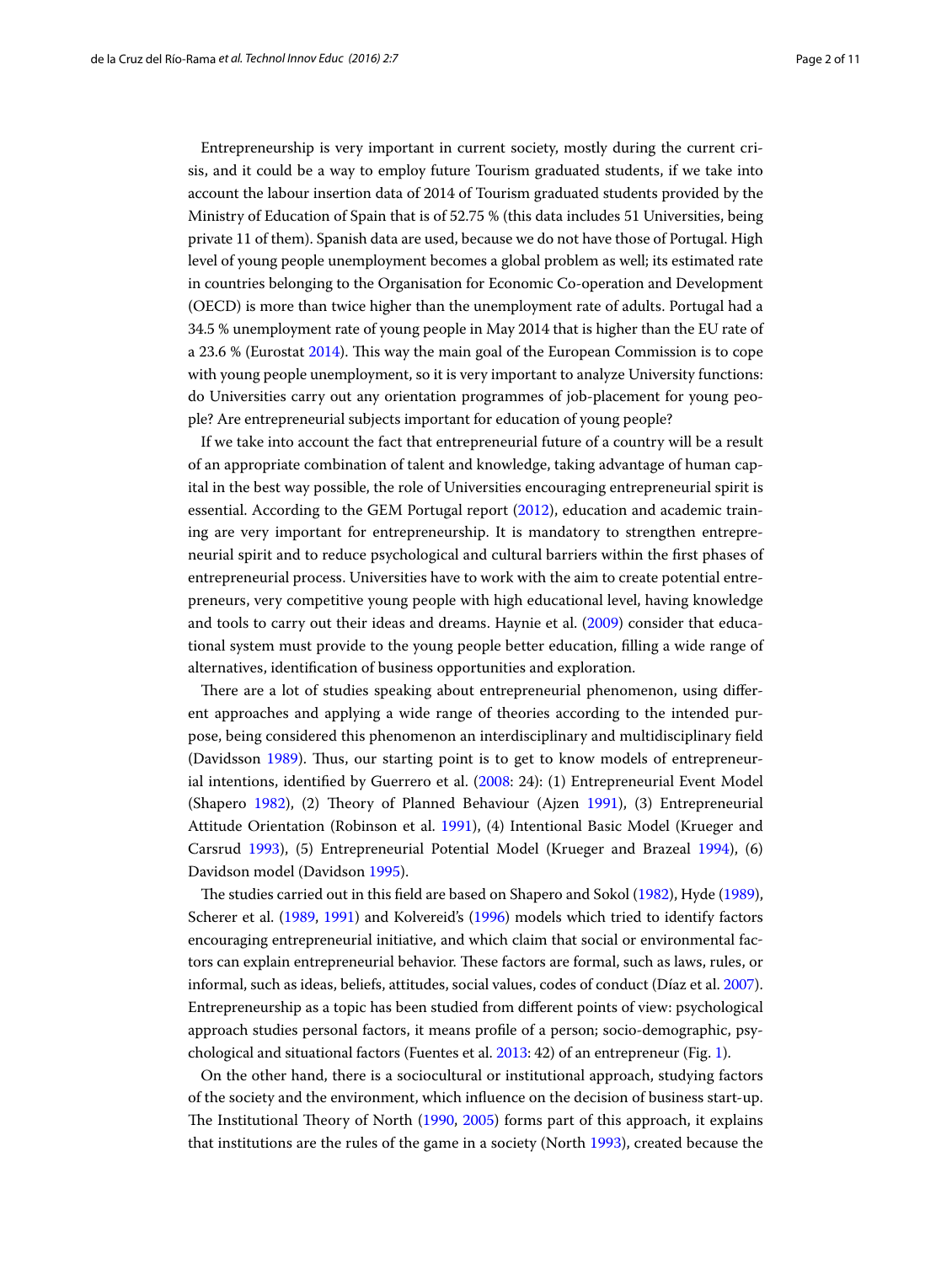

<span id="page-2-0"></span>rules and standards regularizing human behavior and human relationship exist (Fuentes et al. [2013\)](#page-9-14). There are different studies carried out taking into account this approach (Hyde [1989](#page-9-11); North [1993](#page-9-17); Aponte [2002;](#page-9-18) Díaz et al. [2007\)](#page-9-13).

A model created by Krueger and Brazeal [\(1994](#page-9-9)) is very important from psycho-sociological point of view. On one hand, it tries to conceptualize, and, on the other hand, to prove the idea of "entrepreneurial potential". The model was developed using Shapero and Sokol's studies [\(1982\)](#page-10-7) on the Azjen's Theory of Planned Behavior [\(1991](#page-9-7)). The study on entrepreneurship not only finds out a profile of an entrepreneur, and social or environmental factors, but also says that it is very important to make a decision to start up a business project. It offers a possibility to carry out a research in a new field; "personal intentions" (Fig. [2](#page-2-1)).

There are a lot of authors (Veciana et al. [2005](#page-10-10); Díaz et al. [2007\)](#page-9-13) that consider this model to be *"the most appropriate approach for studying the intention as an explanatory factor for business start*-*up, due to its adjustment to the Institutional Theory".* Fuentes et al. [\(2013:](#page-9-14) 47) focuses this analysis on informal institutions: attitudes and perceptions. As it can be seen in the Figs. [1](#page-2-0), [2,](#page-2-1) entrepreneurial intention depends on two factors in the model of entrepreneurial potential: perceived desirability and perceived viability. The first concept is defined as a level of attraction for a person of an idea to start up a business project, and perceived viability is a level of self-confidence to start up a business project. *"This way, Krueger and Brazeal's model* ([1994](#page-9-9)) *establishes some relationship between perceptions of desirability and viability, credibility of being able to create a new enterprise, potential and "trigger incident" that makes somebody to make a decision (to create a new company)"* (Fuentes et al. [2013](#page-9-14): 49).

Between many factors, that favour entrepreneurial initiative university education can be distinguished, as it forms part of both psychological and sociocultural or institutional approaches. According to Fuentes et al. [\(2013:](#page-9-14) 49), Krueger and Brazeal think in their

<span id="page-2-1"></span>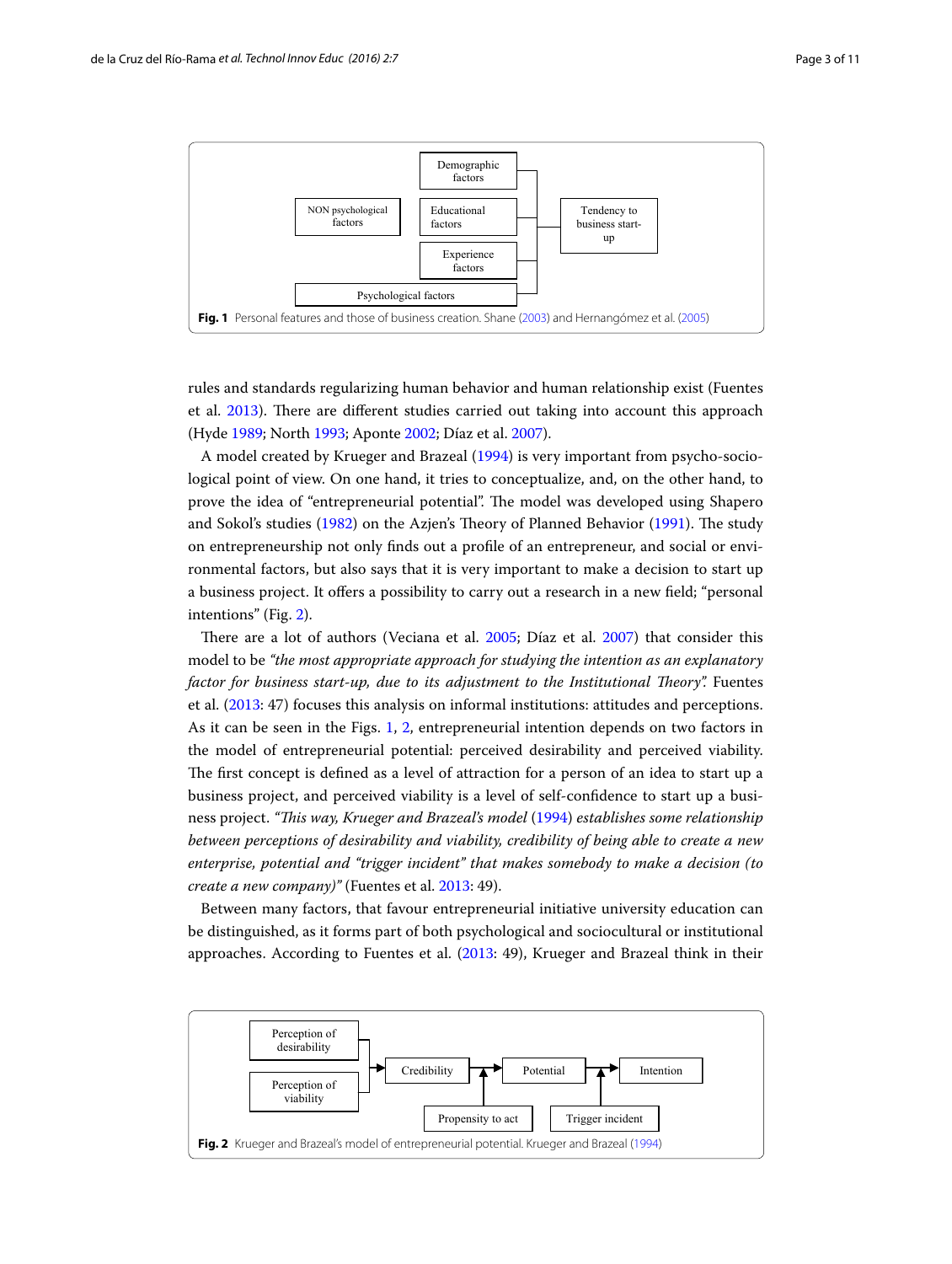model that "*potential can be provided by university education and by experience that can be achieved with practice".* Thus, education, and specially university one, can be used as a way to increase and encourage entrepreneurial spirit of students. Similarly, Samad Aghayi [\(2008:](#page-10-12) 873) claims that "*expanding entrepreneurial organizational culture is one of the most important factors that can play a vital role in changing people's tendency to self—occupation and entrepreneurship and prepares those people who have such culture for self—occupation labor market*".

Summarizing, the impact of entrepreneurial education has been recognized as one of the most important factors that can help young people to understand and to encourage an attitude towards entrepreneurial initiative (Gorman et al. [1997](#page-9-20); Kourilsky and Walstad [1998\)](#page-9-21), and for this reason, the responsible politicians assume that an increase of the level of entrepreneurial spirit, that is, according to Miller et al. ([2009](#page-9-22)), a very important part of economic situation, can be achieved through education (European Commission [2006](#page-9-23)).

In this regard, the studies carried out by Hernangomez et al. [\(2005](#page-9-19)); Dohse and Walter ([2010](#page-9-24)); Lanero et al. [\(2011\)](#page-9-25); De Jorge-Moreno et al. [\(2012](#page-9-26)); Gerba ([2012](#page-9-27)); Cabana-Villca et al. ([2013\)](#page-9-28); Yari et al. ([2013](#page-10-13)); Bae et al. [\(2014\)](#page-9-29), among others, are very interesting, because they study the level of significance of education and experience for a business start-up. Do Paço et al. ([2011](#page-9-30)) made a review of recent studies that measure the impact of education on entrepreneurial spirit and entrepreneurial activity, and suggest that a positive relation between education and entrepreneurial spirit exists (Brice [2004](#page-9-31); Hmieleski and Corbett [2006](#page-9-32); Raposo et al. [2008a,](#page-10-14) [b](#page-9-33)); entrepreneurial education based on development of competencies for entrepreneurship that includes knowledge, skills and abilities (Miller et al. [2009](#page-9-22)).

Although we have seen some studies in this regard (Genesca and Veciana Verges [1984](#page-9-34); Veciana and Urbano [2004;](#page-10-4) Díaz et al. [2007](#page-9-13); Fuentes et al. [2013](#page-9-14)), they analyze entrepreneurship in certain areas and take into account various degrees, i.e., studying the entrepreneurial profile of university students in general. However in our study, it seems important to determine whether the current curricular design of the degree in tourism (incipient studies in Portugal) within the framework of the European Higher Education Area, incorporates the tools and subjects needed to promote entrepreneurship among young people that are studying the degree or which studies must be adapted to comply with this objective in a country with a TEA rate (Total Early-Stage Entrepreneurial Activity rate) of 10 % in 2012; 7–8 of early-stage entrepreneurs per 100 individuals in adulthood [Global Entrepreneurship Monitor (GEM Portugal [2012\)](#page-9-3)].

This paper analyzes entrepreneurial attitude and motivations that make University tourism students create their own companies. As a partial objective, we would like to know their degree of intentionality of creating a company, to find out their motivations and the obstacles that, according to the students, stop them from the realization of an idea they have, to determine factors that can influence on their entrepreneurial intentions, to know the entrepreneur's image the students have, and, finally, to find out what the students can name as personal attributes a person has to have to become an entrepreneur. We would also like to know their point of view on Tourism degree's ability to encourage students to become entrepreneurs.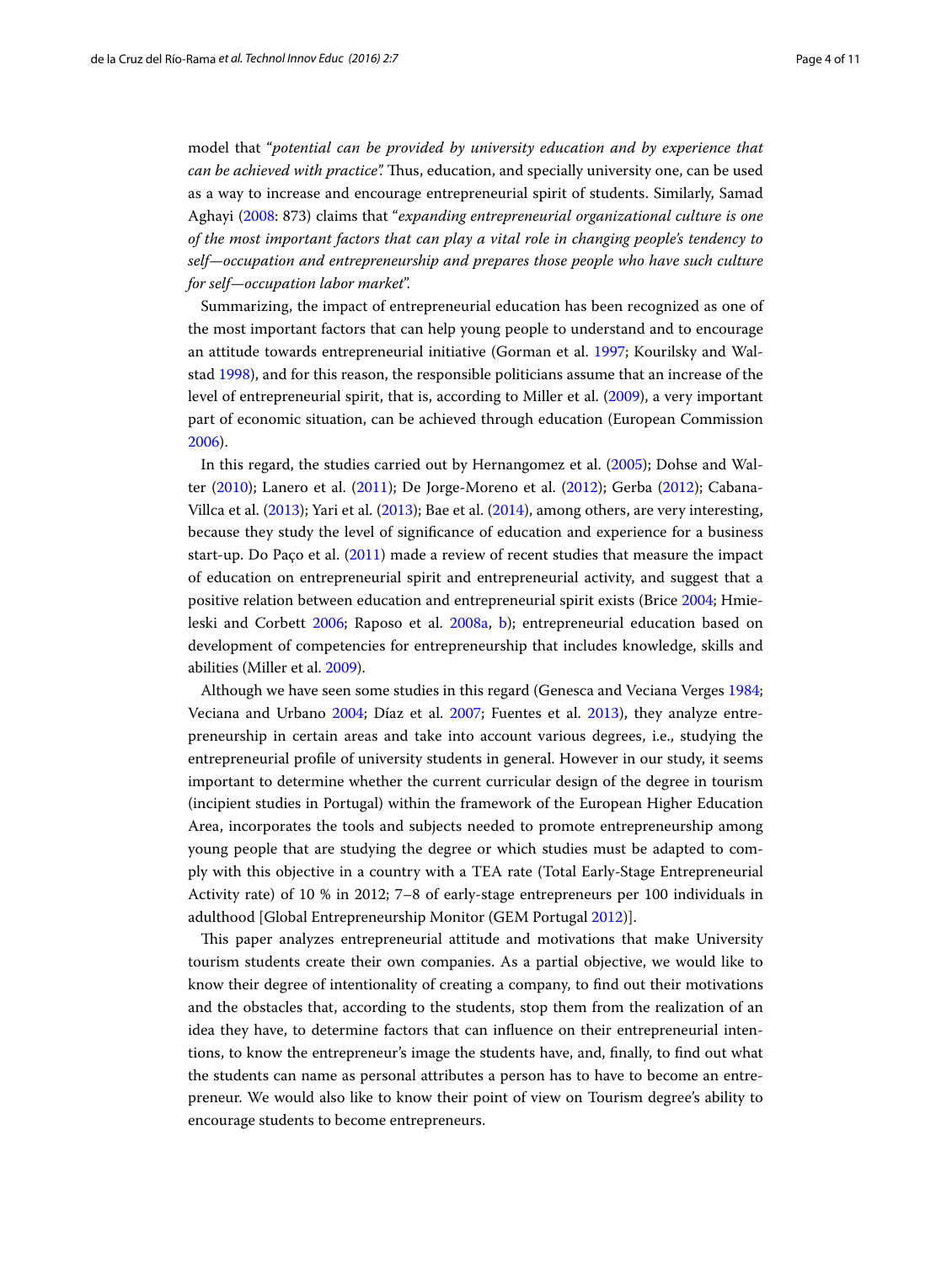Thus, this research lets us get an in-depth study of a student of Tourism degree, finding out his entrepreneurial attitudes. It can be the first step to wake up and encourage students' interest for starting up their own business.

# **Results and discussion**

# **Desirability, viability and intention to create a company**

The following table shows us the answers to three questions that let us know the valuation of entrepreneurial activity by the respondents. It can be seen that 144 students of 160 consider desirable to create their own company, but a 57.7 % think that it is more difficult to do it now in comparison with the past. Instead of these difficulties, 85.5 % of the students have a positive intention to create their own company (Table [1](#page-4-0)).

Comparing our study with other researches carried out in different countries of the world (Spain, Puerto Rico and Portugal), we can conclude that the answers of university students in Portugal are similar to the other students.

<span id="page-4-0"></span>

|  |  | Table 1 Desirability, viability and intention to create a company |  |  |
|--|--|-------------------------------------------------------------------|--|--|
|--|--|-------------------------------------------------------------------|--|--|

| Question                                                                                                                                                                                                                                                                                                                                                                                                                                                                                                                                                                                                                                                                                                                                                                                                                                                                              | Answer                                                                                                                                                                                                                                                                                                                                          |
|---------------------------------------------------------------------------------------------------------------------------------------------------------------------------------------------------------------------------------------------------------------------------------------------------------------------------------------------------------------------------------------------------------------------------------------------------------------------------------------------------------------------------------------------------------------------------------------------------------------------------------------------------------------------------------------------------------------------------------------------------------------------------------------------------------------------------------------------------------------------------------------|-------------------------------------------------------------------------------------------------------------------------------------------------------------------------------------------------------------------------------------------------------------------------------------------------------------------------------------------------|
| "Do you consider desirable to create your own com-<br>pany?"                                                                                                                                                                                                                                                                                                                                                                                                                                                                                                                                                                                                                                                                                                                                                                                                                          | Yes, 90 % (144 respondents)                                                                                                                                                                                                                                                                                                                     |
| In comparison with other studies:<br>Yes. 74 % Catalonia and 92.2 % Puerto Rico.<br>Urbano (2006): Students of Business Studies of the Autonomous University of Catalonia. Yes, 89.6 %.<br>Fuentes García (2007): Students of the University of Cordoba. Yes, 75.6 %.<br>Díaz et al. (2007): University students of Beira Interior (Portugal) and university students of Extremadura (Spain)<br>different degrees. Yes, 79.3 % Beira Interior and 80.2 % Extremadura.<br>Fuentes et al. (2013): Students of the University of Cordoba. Yes, 70.5 %.                                                                                                                                                                                                                                                                                                                                   | Aponte et al. (2006): University students of Business Management and Engineering in Catalonia and Puerto Rico.                                                                                                                                                                                                                                  |
| "Do you consider easier to create a company now than Yes, it is easier, 42.5 %. No, it is more difficult, 57.5 %.<br>some years ago?"                                                                                                                                                                                                                                                                                                                                                                                                                                                                                                                                                                                                                                                                                                                                                 |                                                                                                                                                                                                                                                                                                                                                 |
| In comparison with other studies:<br>Yes, it is easier, 31.1 %; No, it is more difficult, 66.1 % (Catalonia); Yes, it is easier, 44.4 %; No, it is more difficult,<br>53,5 % (Puerto Rico).                                                                                                                                                                                                                                                                                                                                                                                                                                                                                                                                                                                                                                                                                           | Aponte et al. (2006): University students of Business Management and Engineering in Catalonia and Puerto Rico.                                                                                                                                                                                                                                  |
| Díaz et al. (2007): University students of Beira Interior (Portugal) and university students of Extremadura (Spain)<br>more difficult, 43.4 % (Extremadura).                                                                                                                                                                                                                                                                                                                                                                                                                                                                                                                                                                                                                                                                                                                          | Fuentes García (2007): Students of the University of Cordoba. Yes, it is easier, 46.3 %; No, it is more difficult, 53.7 %<br>different degrees. Yes, it is easier, 48 %; No, it is more difficult, 51 % (Beira Interior); Yes, it is easier, 55.4 %; No, it is                                                                                  |
| Fuentes et al. (2013): Students of the University of Cordoba. Yes, it is easier, 14.2 %; No, it is more difficult, 85.3 %                                                                                                                                                                                                                                                                                                                                                                                                                                                                                                                                                                                                                                                                                                                                                             |                                                                                                                                                                                                                                                                                                                                                 |
| Intention to create your own company                                                                                                                                                                                                                                                                                                                                                                                                                                                                                                                                                                                                                                                                                                                                                                                                                                                  | 83.5 % have a positive intention to create a company<br>16.5 % have never seriously thought about creating of<br>their own company                                                                                                                                                                                                              |
| In comparison with other studies:<br>seriously thought about creating of their own company (Puerto Rico).                                                                                                                                                                                                                                                                                                                                                                                                                                                                                                                                                                                                                                                                                                                                                                             | Aponte et al. (2006): University students of Business Management and Engineering in Catalonia and Puerto Rico.<br>A 62.1 % have a positive intention to create a company; a 26.8 % have never seriously thought about creating<br>of their own company (Catalonia). A 85,1 % have a positive intention to create a company; a 10.8 % have never |
| intention to create a company; a 27.4 % have never seriously thought about creating of their own company<br>pany; a 22.6 % have never seriously thought about creating of their own company<br>Díaz et al. (2007): University students of Beira Interior (Portugal) and university students of Extremadura (Spain)<br>different degrees. A 66.7 % have a positive intention to create a company; a 32.1 % have never seriously<br>thought about creating of their own company (Beira Interior). A 74.1 % have a positive intention to create a<br>company; a 21.6 % have never seriously thought about creating of their own company (Extremadura).<br>$(2012)$ $C_1$ $C_2$ $C_3$ $C_4$ $C_5$ $C_6$ $C_7$ $C_8$ $C_7$ $C_8$ $C_9$ $C_1$ $C_2$ $C_3$ $C_4$ $C_5$ $C_6$ $C_7$ $C_8$ $C_9$ $C_9$ $C_1$ $C_2$ $C_3$ $C_4$ $C_5$ $C_6$ $C_7$ $C_8$ $C_9$ $C_9$ $C_1$ $C_2$ $C_3$ $C_4$ $C$ | Urbano (2006): Students of Business Studies of the Autonomous University of Catalonia. A 68.2 % have a positive<br>Fuentes García (2007): Students of the University of Cordoba. A 73.3 % have a positive intention to create a com-                                                                                                            |

Fuentes et al. [\(2013\)](#page-9-14): Students of the University of Cordoba. A 66.7 % have a positive intention to create a com‑ pany; a 27 % have never seriously thought about creating of their own company.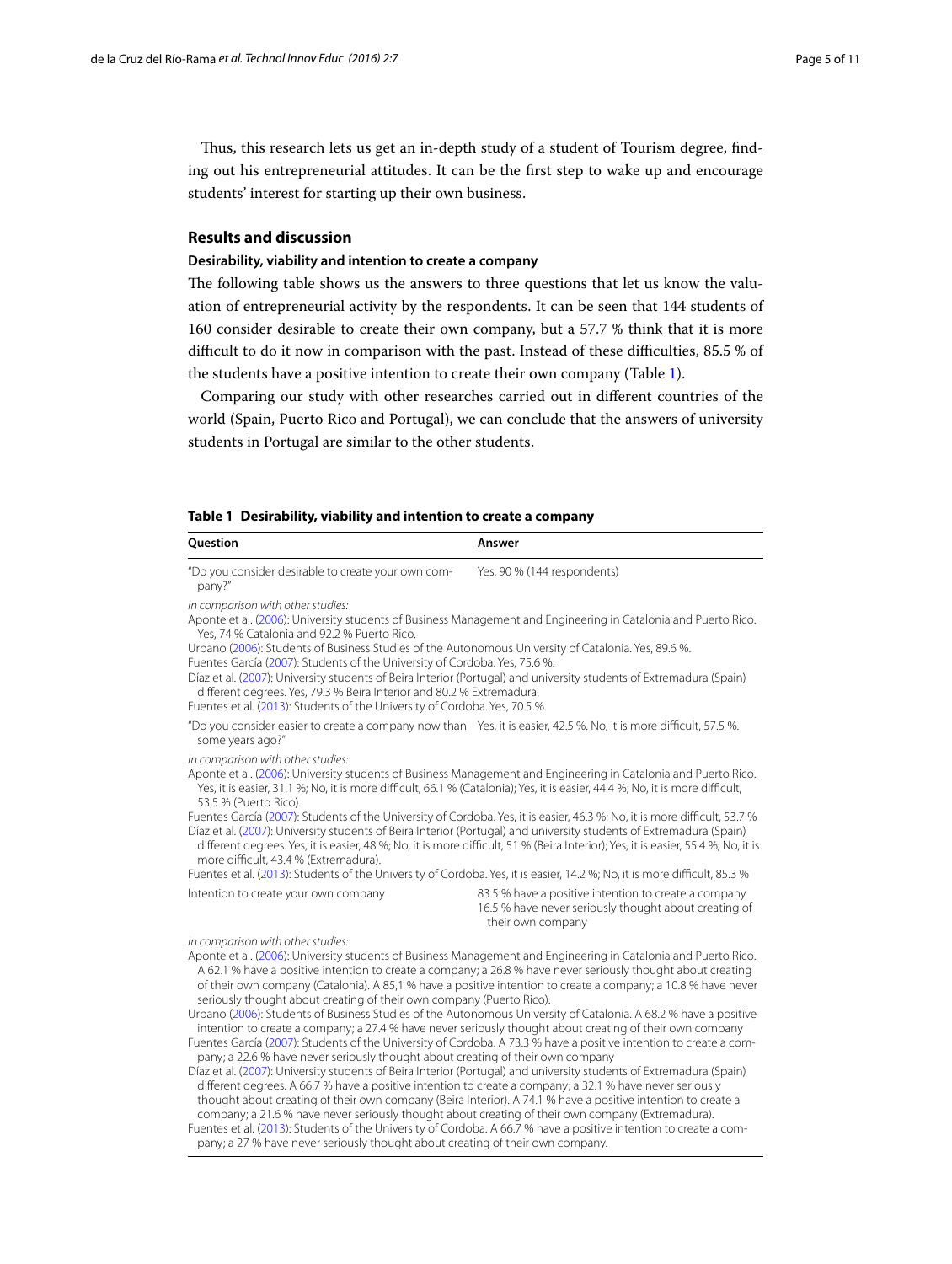The questionnaire also includes a question that pretends to analyze university students' perception of their entrepreneurial capability. A 29 % of the respondents answered 7 to the question: "In a scale from 1 to 10, how entrepreneurial, dynamic, innovative you are?" A 60.7 % of the respondents placed themselves between 6 and 8, and there is a 3.8 % who consider themselves very entrepreneurial (10).

## **Reasons and obstacles for entrepreneurship**

The students were asked about their perception of reasons that could encourage them to create their own company. In Table [2](#page-5-0) we can see three most important ones: possibility to develop my own ideas, to create something by my own (to achieve personal patrimony), searching of new challenges. On the other hand, the less relevant reasons are: family tradition, dissatisfaction with a previous job, and to get prestige, status and reputation. As main obstacles, the students named lack of starting capital, difficulties in obtaining financing, and high risk.

Obtained results are similar to those got by other researches, as Fuentes et al. ([2013](#page-9-14)) that highlighted as main reasons: possibility to develop my own ideas, personal independence, and to create something by myself. As for the main factors complicating in general business start-up in Fuentes's study, they are similar to those named by Portuguese students: lack of capital and economic abilities, financing, a high number of legal requirements, and lack of public assistance.

#### **Personal characteristics and important factors an entrepreneur has to have**

As for personal characteristics, it means, qualities related to entrepreneurship, the students were asked to mark their level of agreement and disagreement with the statements of Table [3](#page-6-0). The most important characteristics for them are: I consider that it is very important to be a self-employed worker, I assume the responsibility of my decisions, I

| Reasons                                                                 |        | <b>Obstacles</b>                                                 |        |
|-------------------------------------------------------------------------|--------|------------------------------------------------------------------|--------|
| Possibility to develop my own ideas                                     | 5.9438 | Lack of start-up capital                                         | 6.1938 |
| To create something by my own<br>(to achieve personal patrimony)        | 5.9063 | Difficulty in obtaining financing                                | 5.9750 |
| Searching of new challenges                                             | 5.7125 | Too high risk                                                    | 5.7000 |
| To carry out a personal dream                                           | 5.5438 | Unfavourable economic climate                                    | 5.2875 |
| To invest in personal patrimony                                         | 5.5063 | Tax burden                                                       | 5.1313 |
| Economic independence                                                   | 5.4375 | Fear to fail                                                     | 4.9688 |
| To get a fair compensation in relation<br>with my work                  | 5.3688 | To control annual income in relation<br>with the profit          | 4.9000 |
| To earn more money in comparison<br>with the money earned as a employee | 5.3250 | Good job expectations as an employee                             | 4.8688 |
| Personal independence (freedom of decision<br>and action)               | 5.2750 | Lack of business knowledge and<br>knowledge of potential clients | 4.7563 |
| To run a company                                                        | 5.2250 | Lack of quaranteed minimum wage                                  | 4.5375 |
| Impossibility o difficulty to find an appropriate job                   | 4.8563 | High responsibility                                              | 4.3250 |
| To get prestige, status or reputation                                   | 4.7063 | Lack of innovative ideas                                         | 4.0563 |
| Dissatisfaction with a previous job                                     | 4.0938 | Lack of family and friends' support                              | 3.4125 |
| Family tradition                                                        | 3.2625 | Have to work a lot of hours                                      | 3.3188 |
|                                                                         |        |                                                                  |        |

<span id="page-5-0"></span>

|  |  | Table 2 Reasons and obstacles for business start-up |  |  |
|--|--|-----------------------------------------------------|--|--|
|--|--|-----------------------------------------------------|--|--|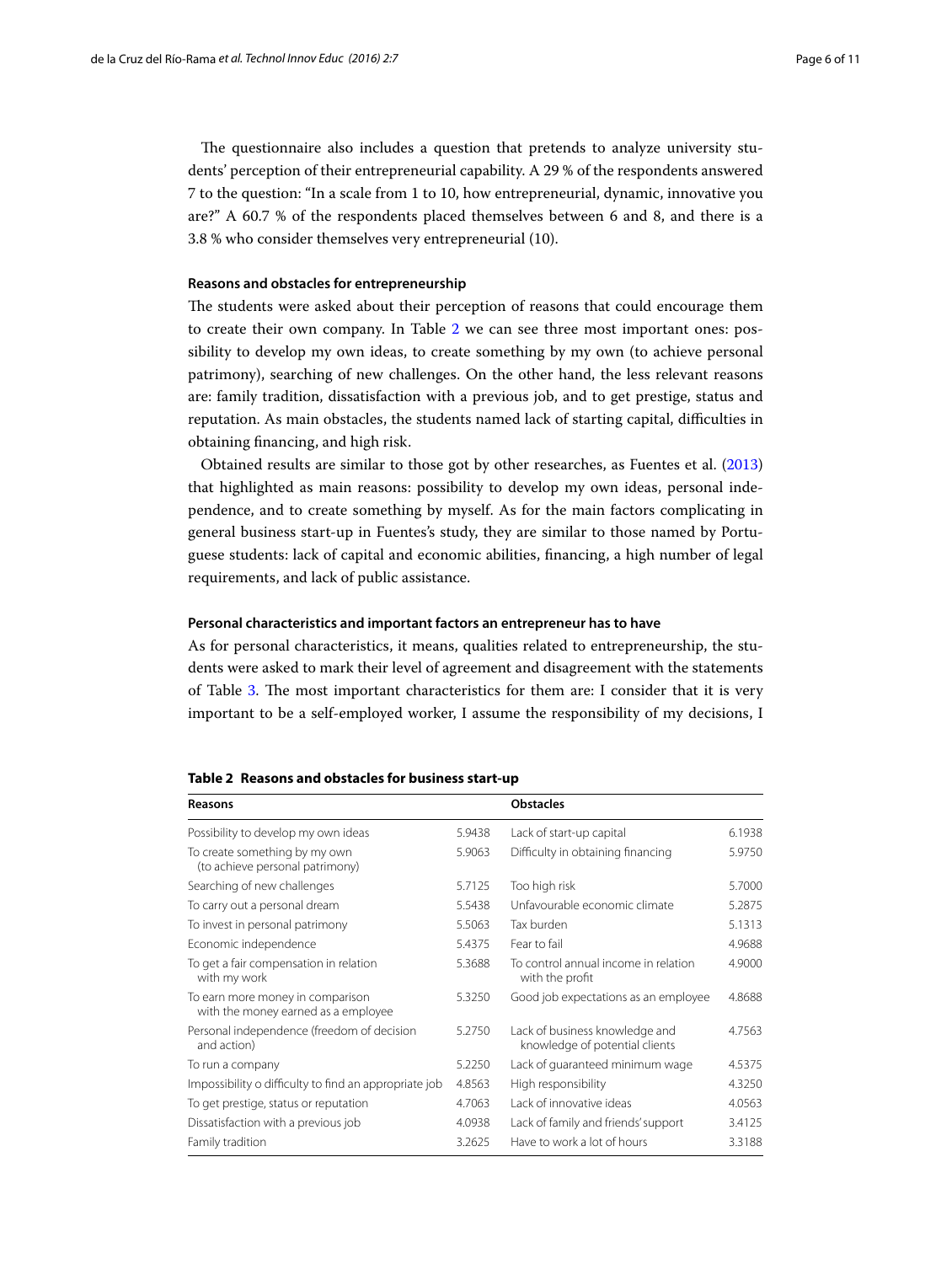possibilities

an entrepreneur

| <b>Personal characteristics</b>                                      |        | <b>Important factors</b>              |        |
|----------------------------------------------------------------------|--------|---------------------------------------|--------|
| I consider that it is very important to be a<br>self-employed worker | 5.7563 | To know how to satisfy clients' needs | 6.1938 |
| I assume the responsibility of my decisions                          | 5.7000 | To know the market                    | 6.1688 |
| I work so many hours I need for working well                         | 5.6688 | To have entrepreneurial vision        | 6.0750 |
| I get on easily with other people                                    | 5.4313 | To be independent and self-confident  | 6.0375 |
| To face new projects encourage me                                    | 5.3563 |                                       |        |
| I get used easily to the changes                                     | 5.3313 | To be able to set up goals/challenges | 6.0188 |

I am a very dedicated person starting a new project 5.3313 To have quality and to be efficient 5.9375

I am worried about a possibility of failing 5.2188 Good financial system 5.7000 I am creative and innovative resolving problems 5.1250 To be able to manage human resources 5.6875 I face obstacles in an optimistic and cheerful way 4.9813 To have a lot of contacts in the area 5.6813

I can make decisions in difficult situations 4.9250 To be a relative of an entrepreneur 3.2313

5.2875 To be organized 5.7938

4.9750 To have own experience in business 5.3750

<span id="page-6-0"></span>**Table 3 Personal characteristics and important factors**

work so many hours I need for working well. As for important factors for those who want to create their company, the students marked: to know how to satisfy clients' needs, to know the market and to have entrepreneurial vision.

## **Entrepreneur's image according to the students**

I can work many hours and the state of the 4.8500 4.8500 I have mental abilities to become an entrepreneur 4.8550

I trust my personal and professional abilities and

I have enough leadership abilities to become

University students' perception of an entrepreneur's image in our modern society was analyzed. 14 characteristics had to be valued from 1 (totally disagree) to 7 (totally agree). As the most important characteristics, the students named: to be an active person (5.6563), to have an ability to organize and to work (5.5688), to have an innovative mind (5.4625), to have wide financial and managing abilities (5.3250). The less valued characteristics were: to be fair with the society (4.35), and to be a honest person (4.5375).

#### **University education for entrepreneurship**

In this last part of the questionnaire, we wanted to know students' vision of the ability of Tourism degree they are studying to encourage their entrepreneurial spirit. A 96.3 % of the students think that entrepreneurial subjects are very important, and a 97.5 % claim that the function to encourage entrepreneurship belongs to the university through education, developing in a student basic characteristics, important for an entrepreneur.

The students think that their actual and future education doesn't give them enough knowledge and tools to start their own business. They answered the following questions in a scale from 1 to 7: 3.7187 "My actual studies give me essential knowledge and tools to create my own company", 4.1270 "I feel that I don't have all necessary business knowledge to create my own company", 6.0475 "Universities would have to support company creation by students", 5.5063 "I would like to have in my university more subjects about entrepreneurship".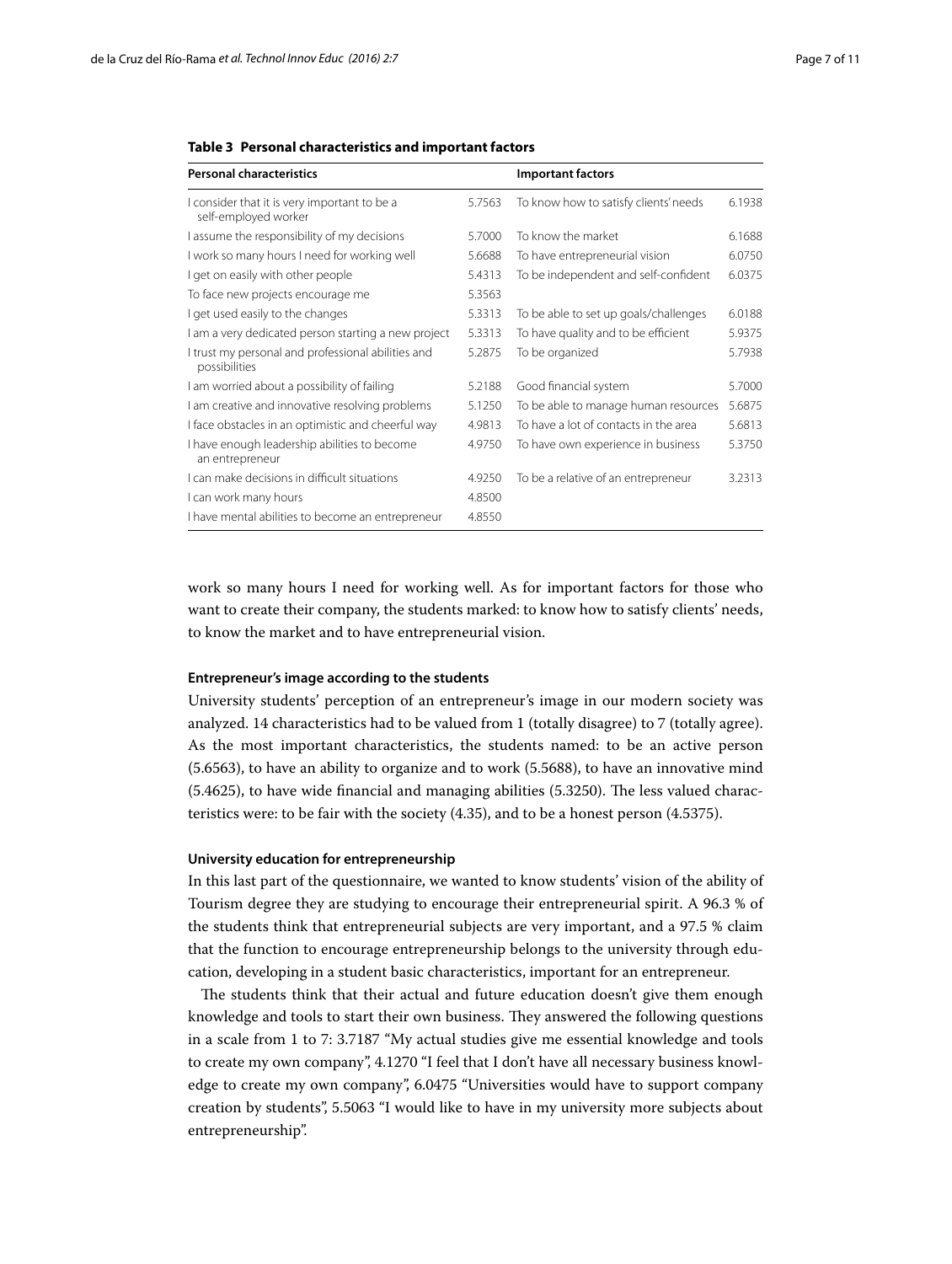# **Conclusions**

The originality and value of the research consisted in determining if the curricular design of the degree in tourism adapted to the guidelines of the new European Higher Education Area (EHEA) have been designed considering the necessity to promote and support entrepreneurship, especially in the current context where the unemployment rate is very high among young people, which can alleviate this situation.

This research finds out that students of Tourism degree by the Superior Institute of Accounting and Management of Porto (Portugal) have a very positive perception about the desire to create their own company; a 90 % of students have this desire and a 83.5 % this intention. Moreover, a 57.5 % think that within actual crisis it is more difficult to do than before it. Speaking about the reasons that could make them to create their own company, we can highlight 3 of them: a possibility to develop my own ideas, to create something by my own, and to search new challenges. As main obstacles, we can emphasize lack of starting capital, difficulties in obtaining financing, and high risk.

As for education received in the University, they think that entrepreneurial subjects are very important, and that Universities have to encourage entrepreneurship. However, they think that knowledge and tools they receive are not enough to start their own business.

These results show that there is a very high entrepreneurial spirit (desirability and intention) amongst the students of Tourism degree in Portugal. However, the students claim that their studies should have more subjects that could provide them basic and necessary tools to become an entrepreneur, the subjects that would help them to develop some abilities that would help them to achieve success being entrepreneurs, and abilities and skills that could help them not only to develop and idea, but also to create a company.

The generation of the entrepreneurial spirit among university students should be supported by the formation in university centers, however at the same time, "*governments need to design focused policies giving higher priority to nurturing local entrepreneurs, promoting successful entrepreneurial role models and removing bureaucratic impediments to start*-*ups and business*-*like initiatives*" (Trequattrini et al. [2015:](#page-10-16) 1).

The study results allow the academic managers to deeply express what they feel and think in order to grade students of Tourism curricular design focused on entrepreneurship and implement the actions required to adapt to the needs of their students and achieve their satisfaction and more importantly, meet the current needs of society in times of crisis like the present.

Limitations of this study are caused by the fact that study's population and the sample come from only one University, and that all questioned students study Tourism degree, that's why we cannot extrapolate the results. As possible future research, we can offer to repeat this research in other universities, but always with Tourism degree students, because we believe that it is important to analyze their tendency to start up their own business and verify whether sociocultural characteristics of countries affect the entrepreneurial intention of its youth and to what extent.

## **Methods**

This research uses a wide sample of the University students of Tourism degree by the Superior Institute of Accounting and Management of Porto (Portugal) that is an important source of potential entrepreneurs (Veciana [1989](#page-10-17)).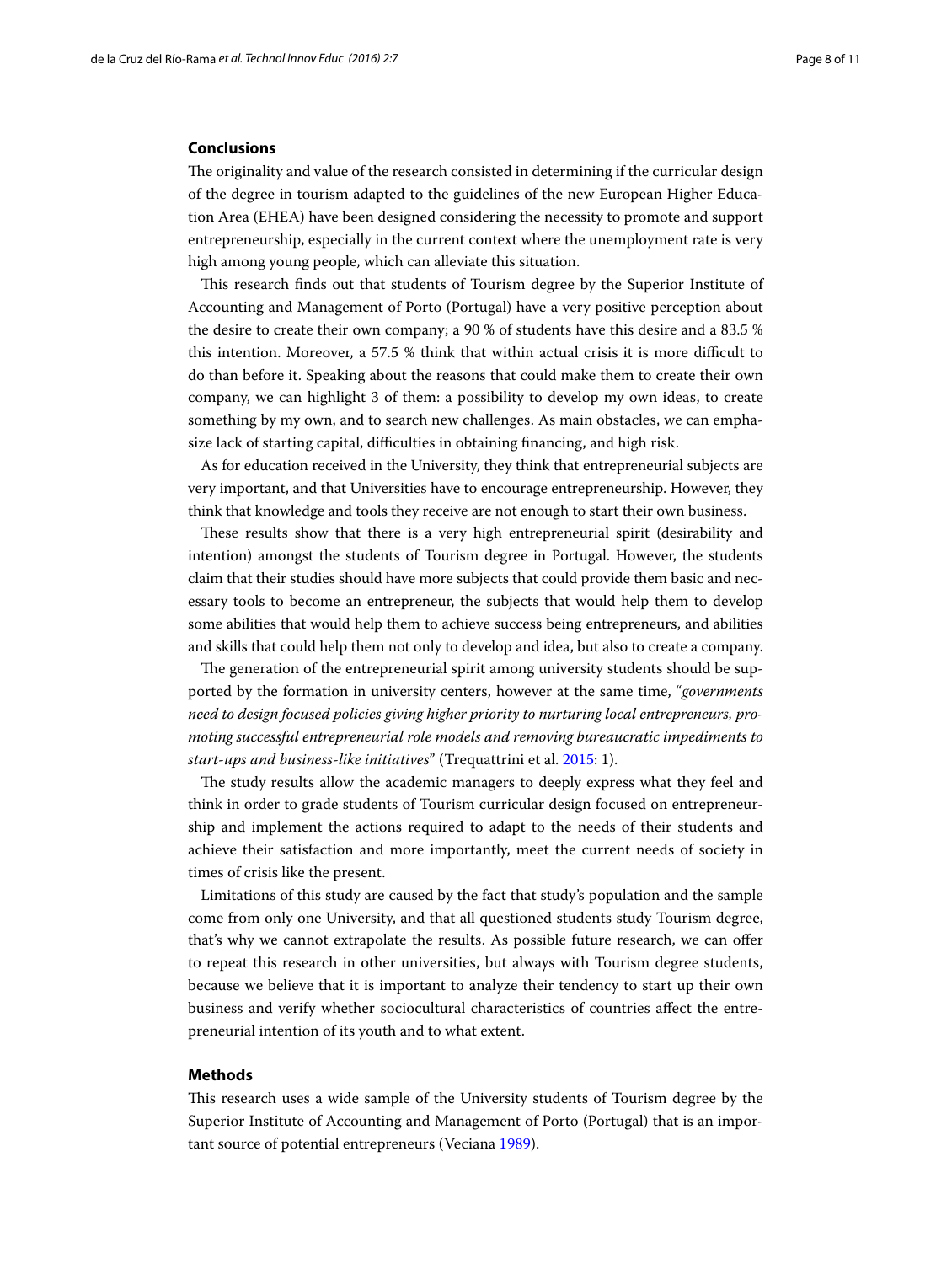The questionnaire was answered by 160 students from a total study population of 243 official Tourism degree students. It means  $\pm 4.62$  % sampling error with a confidence level of 95 %  $Z = 1.96$  p = q = 0,5. The questionnaire was answered from April until May 2014, and the data was analyzed with SPSS 17 and Excel. Descriptive univariate analysis was used as a statistical technique (frequencies and percentages).

Regarding the sample description, if we take into account the sex of survey respondents, women represent a 60.6 %, and men represent a 39.4 % (in Tourism studies the number of female students are higher than the number of male ones), being urban their place of residence in a 81.2 % of cases. Regarding their age, a 65.6 % (105 respondents) are from 20 to 25 years old, and a 28.1 % is less than 20 years old. Barely 5 % (8 respondents) are from 26 to 35 years old. A 54.4 % of students have at least one entrepreneur in their families (a 20 % answered that it was their father, and a 30 %—other person: uncle, cousin…).

The methodological approach used in this research is the Institutional Economic Theory of Douglas North ([1990](#page-9-15), [2005\)](#page-9-16). This theory addresses the institutional analysis of business creation. Methodology is based on an empirical study, using a questionnaire adapted from a Veciana and Urbano model [\(2004\)](#page-10-4) of attitudes for business start-up that has been already used in other universities (Veciana et al. [2005;](#page-10-10) Díaz et al. [2007;](#page-9-13) Raposo et al. [2008\)](#page-10-14), and including our own questions. This questionnaire is an extended version of that one used in Genesca and Veciana's research ([1984](#page-9-34)), adding some questions using a Shapero and Shokol's model [\(1982\)](#page-10-7) and Krueger and Brazeal's model ([1994](#page-9-9)), studying both of them business start-up intentions, concepts of desirability and viability, because both of them claim that business start-up intention comes from both perceptions.

In the questionnaire about attitudes for business start-up, university students were asked about desirability and viability of creating their own company, the reasons for making this decision, and the obstacles they think they can face. We also tried to figure out through offered statements which personal characteristics they think an entrepreneur has to have, which external factors could make easier this process, and the image of a modern entrepreneur they have. The last part of the questionnaire includes some questions that help us to analyze if they receive in Tourism studies in the university is considered by them appropriate enough to encourage entrepreneurial spirit. All these questions had to be answered taking into account Liker scale of 7 points, where 1 means totally disagree, and 7 means totally agree.

#### **Authors' contributions**

All authors contributed equally even if their names are not in alphabetical order. All authors read and approved the final manuscript.

#### **Author details**

<sup>1</sup> Business Organisation and Marketing Department, University of Vigo, Facultad de Ciencias Empresariales y Turismo, As Lagoas s/n, 32004 Ourense, Spain. <sup>2</sup> Business Organisation Department, Universitat Politècnica de València, Camino de Vera s/nº, 42022 Valencia, Spain.<sup>3</sup> Finacial and Acounting Economy Department, University of Extremadura, Avenida de la Universidad, nº 47, 10071 Cáceres, Spain.

#### **Competing interests**

The authors declare that they have no competing interests.

Received: 24 November 2015 Accepted: 14 April 2016Published online: 20 May 2016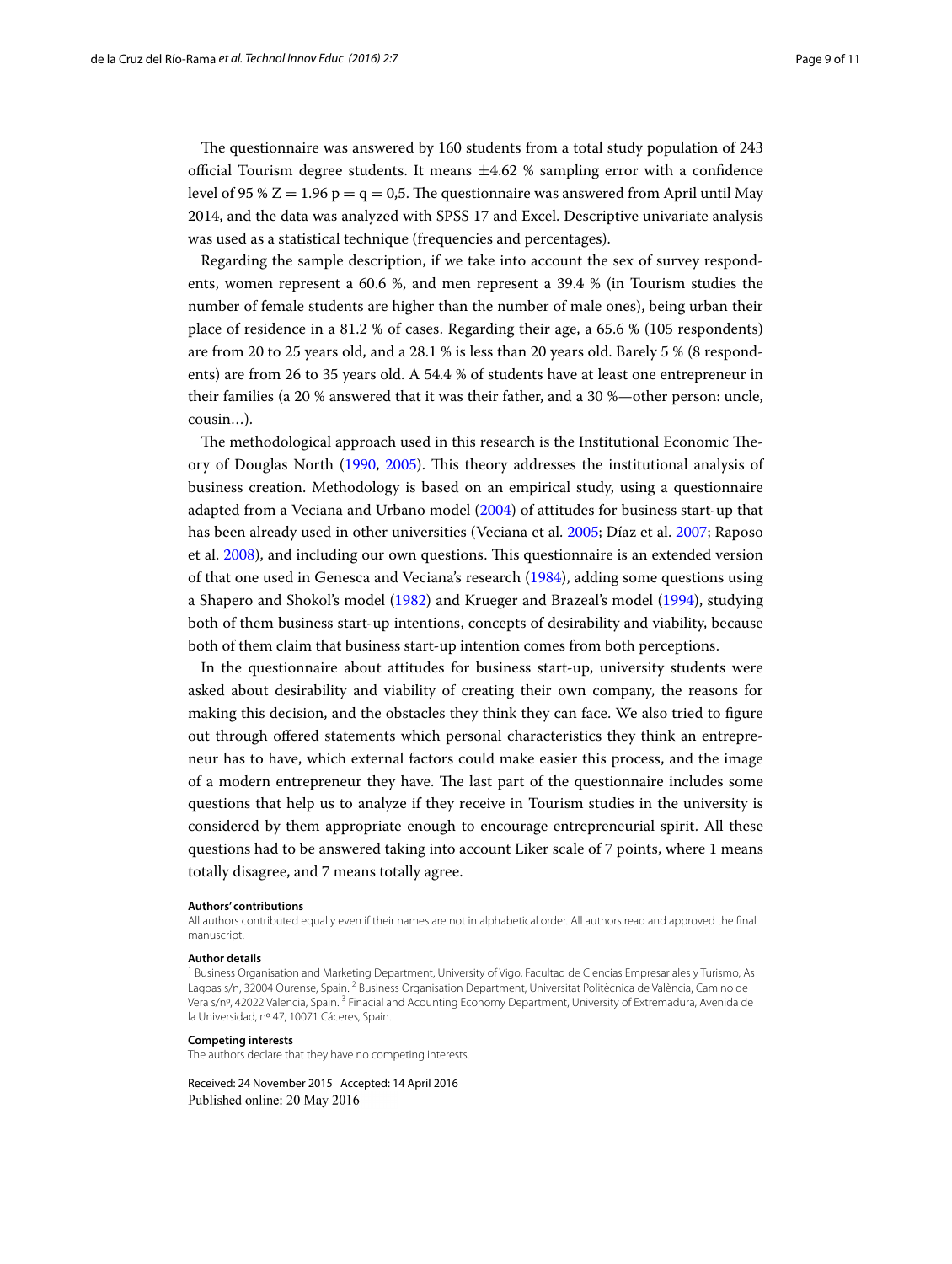#### **References**

<span id="page-9-7"></span>Ajzen I (1991) The theory of plannes behavior. Organ Behav Hum Decis Process 50:179–211

- <span id="page-9-18"></span>Aponte M (2002) Factores condicionantes de la creación de empresas en Puerto Rico: un enfoque institucional. Doctoral dissertation, Autonomous University of Barcelona
- <span id="page-9-35"></span>Aponte M, Urbano D, Veciana JM (2006) Actitudes hacia la creación de empresas: un estudio comparativo entre Catalunya y Puerto Rico. Centro de Investigaciones Comerciales e Iniciativas Académicas de la Facultad de Administración de Empresas. Forum Empresarial 11(2):52–75
- <span id="page-9-29"></span>Bae TJ, Qian S, Miao C, Fiet JO (2014) The relationship between entrepreneurship education and entrepreneurial intentions: a meta-analytic review. Entrep Theory Pract 38(2):217–254
- <span id="page-9-31"></span>Brice J (2004) The role of personality dimensions on the formation of entrepreneurial intentions. USASBE Small Business Advancement National Center. University of Central Arkansas, USA
- <span id="page-9-28"></span>Cabana-Villca R, Cortes-Castillo I, Plaza-Pasten D, Castillo-Vergara M, Alvarez-Marin A (2013) Análisis de las capacidades emprendedoras potenciales y efectivas en alumnos de centros de educación superior. J Technol Manag Innov 8(1):65–75

<span id="page-9-10"></span><span id="page-9-5"></span>Davidsson P (1989) Continued entrepreneurship and small firm business. Stockholm School of Economics, Stockholm Davidsson P (1995) Culture, structure and regional levels of entrepreneurship. Entrep Reg Dev 7(1):41–62

- <span id="page-9-26"></span>De Jorge-Moreno J, Castillo LL, Triguero MS (2012) The effect of business and economics education programs on students' entrepreneurial intention. Eur J Train Dev 36(4):409–425
- <span id="page-9-13"></span>Díaz JC, Hernández RM, Barata ML (2007) Estudiantes universitarios y creación de empresas. Un análisis comparativo entre España y Portugal. In Ayala, J.C. (coord.) *Conocimiento, innovación y emprendedores: camino al futuro.* Grupo FEDRA, Madrid

<span id="page-9-30"></span>Do Paço AMF, Ferreira JM, Raposo M, Rodrigues RG, Dinis A (2011) Behaviours and entrepreneurial intention: empirical findings about secondary students. J Int Entrep 9(1):20–38

- <span id="page-9-24"></span>Dohse D, Walter SG (2010) The role of entrepreneurship education and regional context in forming entrepreneurial intentions (No. 2010, 18). Document de treball de l'IEB
- <span id="page-9-23"></span>European Commission (2006). Entrepreneurship education in Europe: Fostering entrepreneurial mindsets through education and learning, *Final Proceedings of the Conference on Entrepreneurship Education in Oslo*
- <span id="page-9-2"></span>Eurostat (2014) *Informes sobre el empleo en la Unión Europea*. Available in: [http://europa.eu/publications/statistics/](http://europa.eu/publications/statistics/index_es.htm) [index\\_es.htm](http://europa.eu/publications/statistics/index_es.htm)
- <span id="page-9-14"></span>Fuentes F, Saco F, Rodríguez P (2013) Estudio sobre el perfil emprendedor en el alumnado universitario de Córdoba. UCO Consejo Social de la Universidad de Córdoba, III Edición, Córdoba, pp 1–180
- <span id="page-9-36"></span>Fuentes García FJ (2007) Análisis del Perfil Emprendedor del alumnado universitario y preuniversitario de Córdoba. Consejo Social Universidad de Córdoba, pp 1–105
- <span id="page-9-34"></span>Genesca Garrigosa E, Veciana Verges JM (1984) Actitudes hacia la creación de empresas. Información Comercial Española 611:147–155
- <span id="page-9-27"></span>Gerba DT (2012) Impact of entrepreneurship education on entrepreneurial intentions of business and engineering students in Ethiopia. Afr J Econ Manag Stud 3(2):258–277
- <span id="page-9-20"></span>Gorman G, Hanlon D, King W (1997) Some research perspectives on entrepreneurship education and education for small business management: a ten-year literature review. Int Small Bus J 15(3):56–77
- <span id="page-9-6"></span>Guerrero M, Rialp J, Urbano D (2008) The impact of desirability and feasibility on entrepreneurial intentions: a structural equation model. Int Entrep Manag J 4(1):35–50
- <span id="page-9-4"></span>Haynie JM, Shepherd DA, McMullen JS (2009) An opportunity for me? The role of resources in opportunity evaluation decisions. J Manage Stud 46(3):337–361
- <span id="page-9-19"></span>Hernangomez J, Martín N, Rodriguez AI, Saboia F (2005) El emprendedor nace o se hace? Un análisis de los determinantes del espíritu emprendedor. *XVI Spanish*-*Portuguese Meeting of Scientic Management*. Sevilla:33–44
- <span id="page-9-32"></span>Hmieleski KM, Corbett AC (2006) Proclivity for improvisation as a predictor of entrepreneurial intentions. J Small Bus Manage 44(1):45–63
- <span id="page-9-1"></span>Honjo Y (2004) Growth of new start-up firms: evidence from the Japanese manufacturing industry. Appl Econ Lett 11(1):21–32
- <span id="page-9-11"></span>Hyde GC (1989) *The relationship between policy and research.* In Rosa, P.; Birley, S. Cannon, T. and O´Neill, K. The Role and Contribution of Small Business Research, Chap. 3:55–77, Institute Report

<span id="page-9-21"></span><span id="page-9-12"></span>Kolvereid L (1996) Prediction of employment status choice intentions. Entrep Theory Pract 21(1):47–57 Kourilsky ML, Walstad WB (1998) Entrepreneurship and female youth: knowledge, attitude, gender differences, and educational practices. J Bus Ventur 13(1):77–88

<span id="page-9-9"></span><span id="page-9-8"></span>Krueger N, Brazeal D (1994) Entrepreneurial Potencial and Potencial Entrepreneurs. Entrep Theory Pract 18(3):91–104 Krueger NF, Carsrud AL (1993) Entrepreneurial intentions: applying the theory of planned behaviour. Entrep Reg Dev 5(4):315–330

<span id="page-9-25"></span>Lanero A, Vázquez JL, Gutiérrez P, García MP (2011) The impact of entrepreneurship education in European universities: an intention-based approach analyzed in the Spanish area. Int Rev Public Nonprofit Marketin 8(2):111–130

<span id="page-9-22"></span>Miller BK, Bell JD, Palmer M, González A (2009) Predictors of entrepreneurial intentions: a quasi-experiment comparing students enrolled in introductory management and entrepreneurship classes. J Bus Entrep 21(2):39–62

<span id="page-9-0"></span>Neck HM, Zacharakis AL, Bygrave WD, Reynolds PD (2003) Global entrepreneurship monitor: 2002 executive report. Babson College, Babson, MA

<span id="page-9-15"></span>North DC (1990) Institutions, Institutional Change and Economic Performance. Cambridge University Press, Cambridge (UK)

<span id="page-9-17"></span><span id="page-9-16"></span><span id="page-9-3"></span>North D (1993) Instituciones, cambio institucional y desempeño económico. Fondo de Cultura Económica, México North DC (2005) Understanding the Process of Economic Change. Academic Foundation. University Press, Princenton GEM Portugal (2012) *Estudo sobre o Empreendedorismo.* Global Entrepreneruship Monitor (GEM). Instituto Universitário de Lisboa (ISCTEIUL) [http://web.spi.pt/GEMportugal2012/files/GEM\\_PORTUGAL\\_2012.pdf](http://web.spi.pt/GEMportugal2012/files/GEM_PORTUGAL_2012.pdf)

<span id="page-9-33"></span>Raposo M, do Paço A, Ferreira J (2008a) Entrepreneur's profile: a taxonomy of attribu tes and motivations of university students. J Small Bus Enterp Dev 15(2):405–420